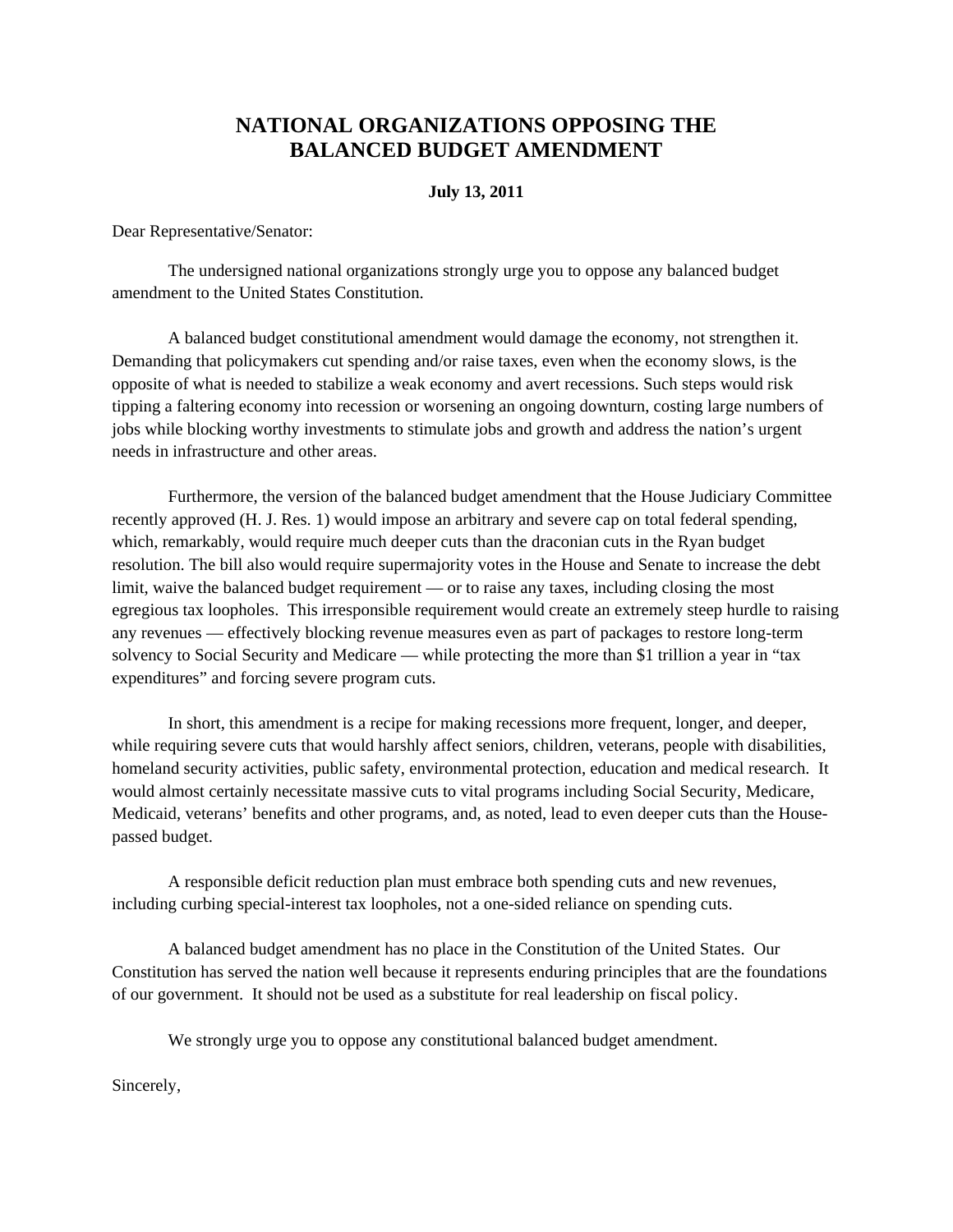9to5, National Association of Working Women AFL-CIO African American Health Alliance AIDS Alliance for Children, Youth & Families AIDS Foundation of Chicago AIDS Project Los Angeles AIDS United Alliance for a Just Society Alliance for Excellent Education Alliance for Retired Americans Alliance to End Hunger American Association of Classified School Employees (AACSE) American Association of Colleges for Teacher Education American Association of Community Colleges American Association of School Administrators (AASA) American Association of University Women (AAUW) American Counseling Association American Dance Therapy Association American Educational Research Association American Federation of Government Employees, AFL-CIO American Federation of School Administrators, AFL-CIO American Federation of State, County and Municipal Employees (AFSCME) American Federation of Teachers, AFL-CIO American Humane Association American Medical Rehabilitation Providers Association (AMRPA) American Network of Community Options and Resources American Postal Workers Union, AFL-CIO American Public Health Association American School Counselor Association Americans for Democratic Action The Arc of the United States Asian & Pacific Islander American Health Forum Association for Career and Technical Education Association of Assistive Technology Act Programs (ATAP) Association of Education Service Agencies (AESA) Association of University Centers on Disabilities (AUCD) Autism National Committee Bazelon Center for Mental Health Law Bread for the World Building and Construction Trades Dept., AFL-CIO B'nai B'rith International CAEAR Coalition Campaign for America's Future Campaign for College Affordability Campaign for Community Change CANN - Community Access National Network The Cave Institute Center for Law and Social Policy (CLASP) Center for Medicare Advocacy Center on Budget and Policy Priorities Child Welfare League of America (CWLA) Children's Defense Fund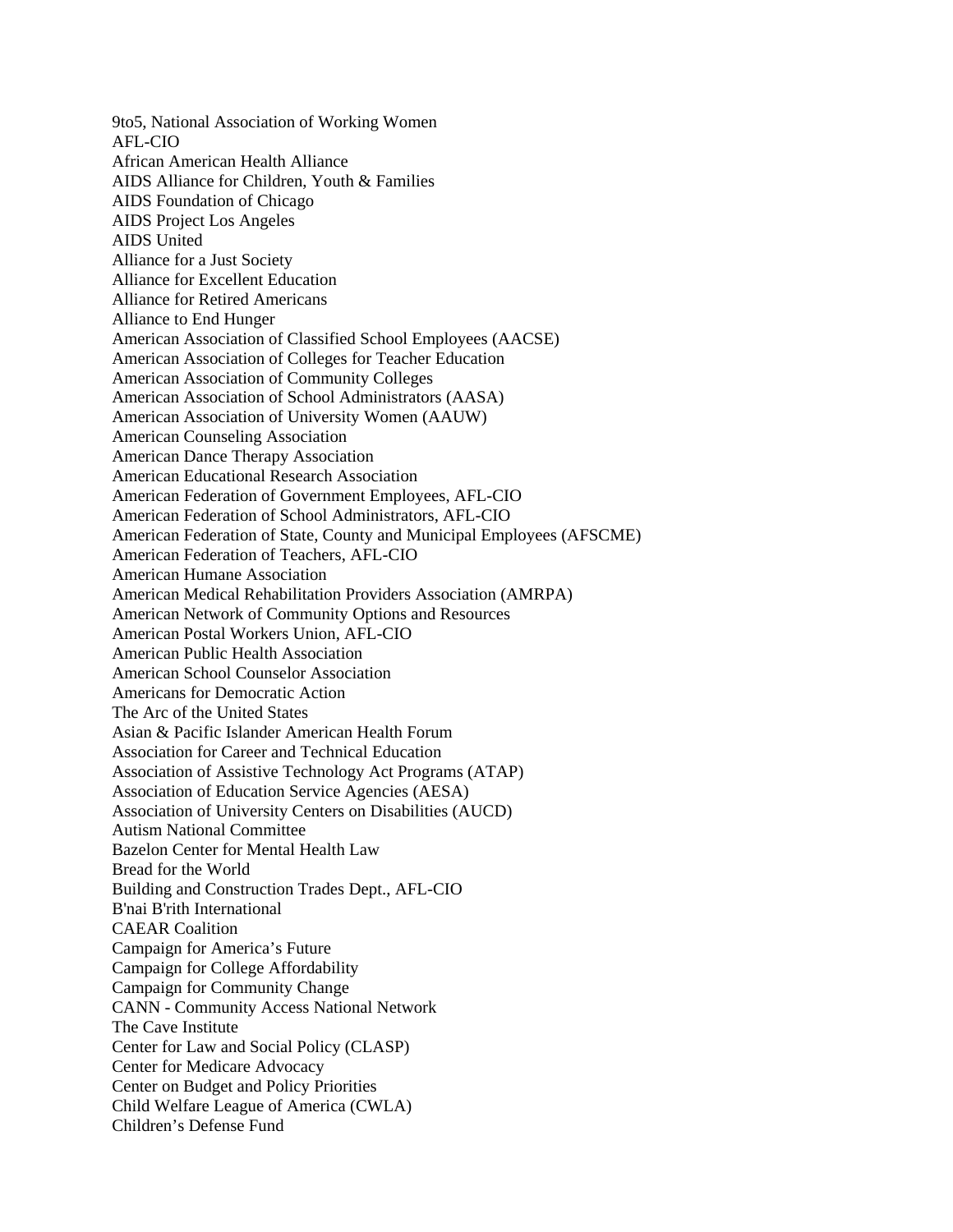Children's Dental Health Project Citizens for Responsibility and Ethics in Washington Citizens for Tax Justice Clinical Social Work Association Coalition of Labor Union Women Coalition on Human Needs Committee for Education Funding Common Cause Communications Workers of America (CWA) Community Action Partnership Community Food Security Coalition Community Organizations in Action Consortium for School Networking (CoSN) Corporation for Enterprise Development (CFED) Council for Exceptional Children Council for Opportunity in Education Council of the Great City Schools Dab the AIDS Bear Project Defenders of Wildlife Democracy 21 Department for Professional Employees, AFL-CIO Direct Care Alliance Disability Rights Education and Defense Fund Easter Seals Every Child Matters Education Fund Families USA Federally Employed Women (FEW) Feminist Majority First Focus Campaign for Children Food & Water Watch Food Research & Action Center (FRAC) Friends Committee on National Legislation Friends of the Earth Gay Men's Health Crisis Generations United Gray Panthers Growth & Justice Half in Ten Health & Disability Advocates Health Care for America Now Health GAP (Global Access Project) HIV Law Project Horizons for Homeless Children Housing Works Interfaith Worker Justice International Association of Fire Fighters International Association of Machinists and Aerospace Workers International Brotherhood of Boilermakers, Iron Ship Builders, Blacksmiths, Forgers, and Helpers, AFL-CIO International Brotherhood of Teamsters International Federation of Professional & Technical Engineers (IFPTE) International Reading Association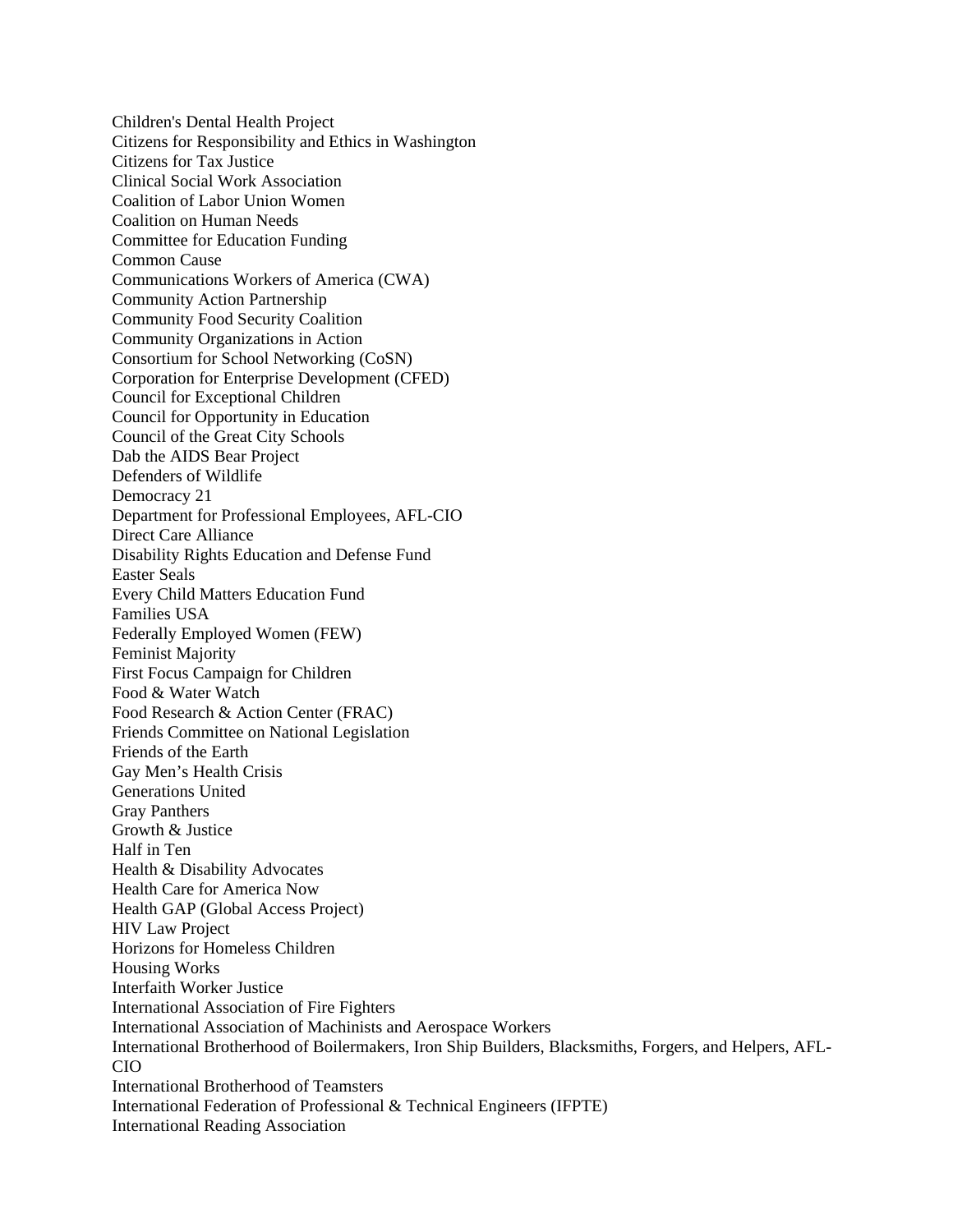International Society for Technology in Education International Union of Police Associations, AFL-CIO International Union, United Automobile, Aerospace & Agricultural Implement Workers of America (UAW) Knowledge Alliance Laborers' International Union of North America, (LiUNA!) Latino Commission on AIDS The Leadership Conference on Civil and Human Rights League of Conservation Voters League of Women Voters of the U.S. Learning Disabilities Association of America Main Street Alliance Medicare Rights Center Mennonite Central Committee U.S., Washington Office Mental Health America **NAACP** National Academy of Elder Law Attorneys National Active and Retired Federal Employees Association (NARFE) National Advocacy Center of the Sisters of the Good Shepherd National AIDS Housing Coalition National Alliance for Partnerships in Equity National Alliance of HUD Tenants The National Alliance to Advance Adolescent Health National Asian Pacific American Women's Forum National Assembly on School-Based Health Care National Association for Children's Behavioral Health National Association for College Admission Counseling National Association for Music Education National Association for State Community Services Programs (NASCSP) National Association for the Education of Young Children National Association of Area Agencies on Aging (n4a) National Association of Councils on Developmental Disabilities National Association of County Behavioral Health and Developmental Disability Directors (NACBHDD) National Association of Federally Impacted Schools National Association of Government Employees/SEIU National Association of Housing and Redevelopment Officials (NAHRO) National Association of Letter Carriers National Association of Nutrition and Aging Services Programs (NANASP) National Association of People with AIDS (NAPWA) National Association of Postal Supervisors National Association of Secondary School Principals National Association of State Head Injury Administrators National Black Child Development Institute National Center for Law and Economic Justice National Coalition for LGBT Health National Coalition for Mental Health Recovery National Coalition of STD Directors National Committee to Preserve Social Security and Medicare National Congress of American Indians National Consumer Voice for Quality Long-Term Care National Council for Community and Education Partnerships (NCCEP) National Council for Community Behavioral Healthcare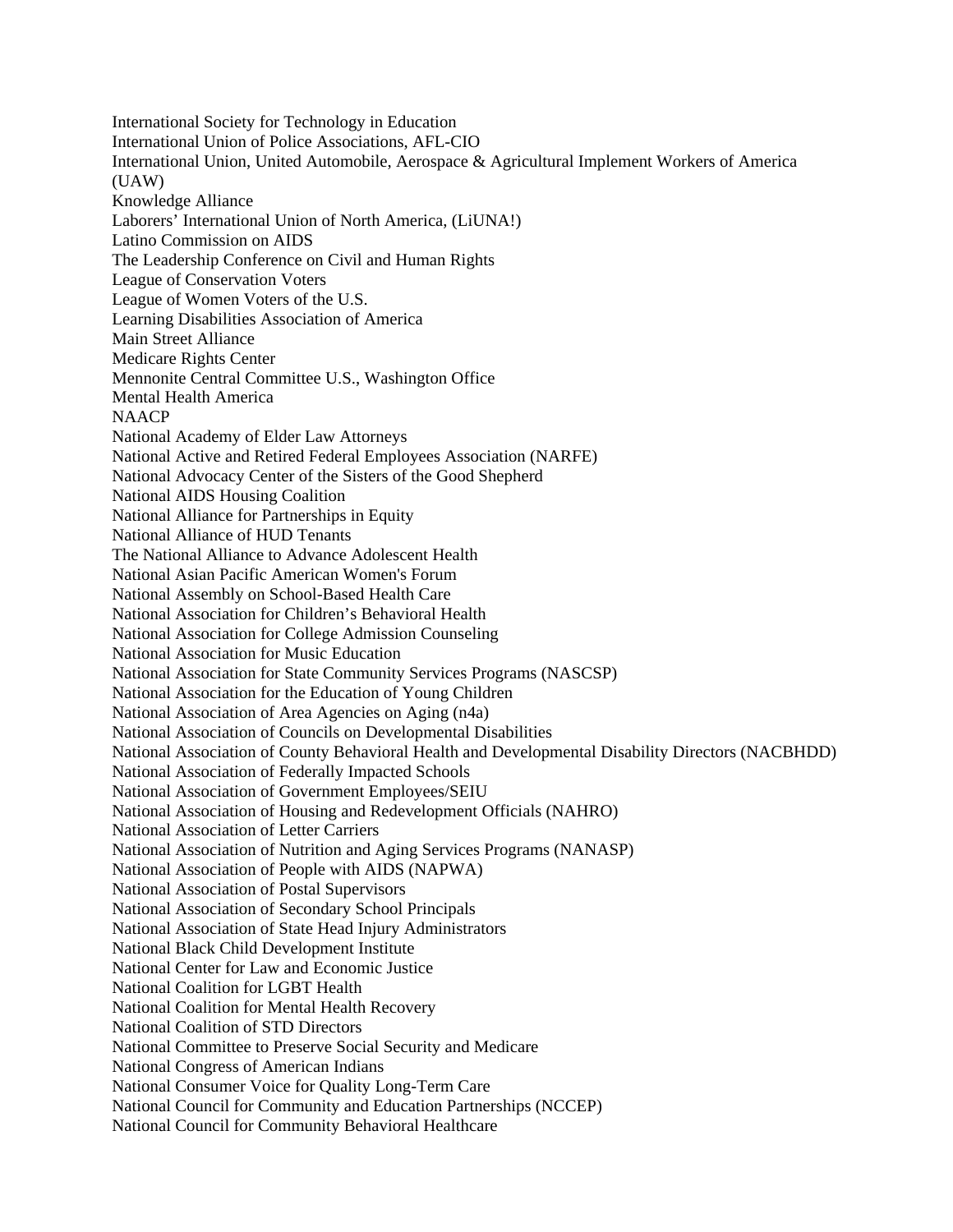National Council of Jewish Women National Council of La Raza (NCLR) National Council of Women's Organizations (NCWO) National Council on Independent Living National Disability Rights Network National Education Association (NEA) National Employment Law Project (NELP) National Family Caregivers Association National Family Farm Coalition National Federation of Federal Employees National Gay and Lesbian Task Force Action Fund National Health Care for the Homeless Council National Health Law Program National Hispanic Council on Aging (NHCOA) National Housing Trust National Immigration Law Center National Indian Head Start Directors Association National Latina Institute for Reproductive Health National Law Center on Homelessness & Poverty National Low Income Housing Coalition National Minority AIDS Council (NMAC) National Organization for Women (NOW) National Partnership for Women & Families National Postal Mail Handlers Union (NPMHU) National Priorities Project National Respite Coalition National Rural Education Advocacy Coalition (NREAC) National Rural Education Association (NREA) National School Boards Association National Senior Citizens Law Center National Senior Corps Association (NSCA) National Title I Association National Treasury Employee Union National Urban League National WIC Association National Women's Conference Committee National Women's Law Center National Women's Health Network Natural Resources Defense Council (NRDC) NETWORK, A National Catholic Social Justice Lobby Not Dead Yet OMB Watch Our Bodies Ourselves OWL-The Voice of Midlife and Older Women People For the American Way (PFAW) Pension Rights Center PHI – Quality Care through Quality Jobs Population Action International Progressive States Action Promise the Children Public Citizen Racial and Ethnic Health Disparities Coalition (REHDC)